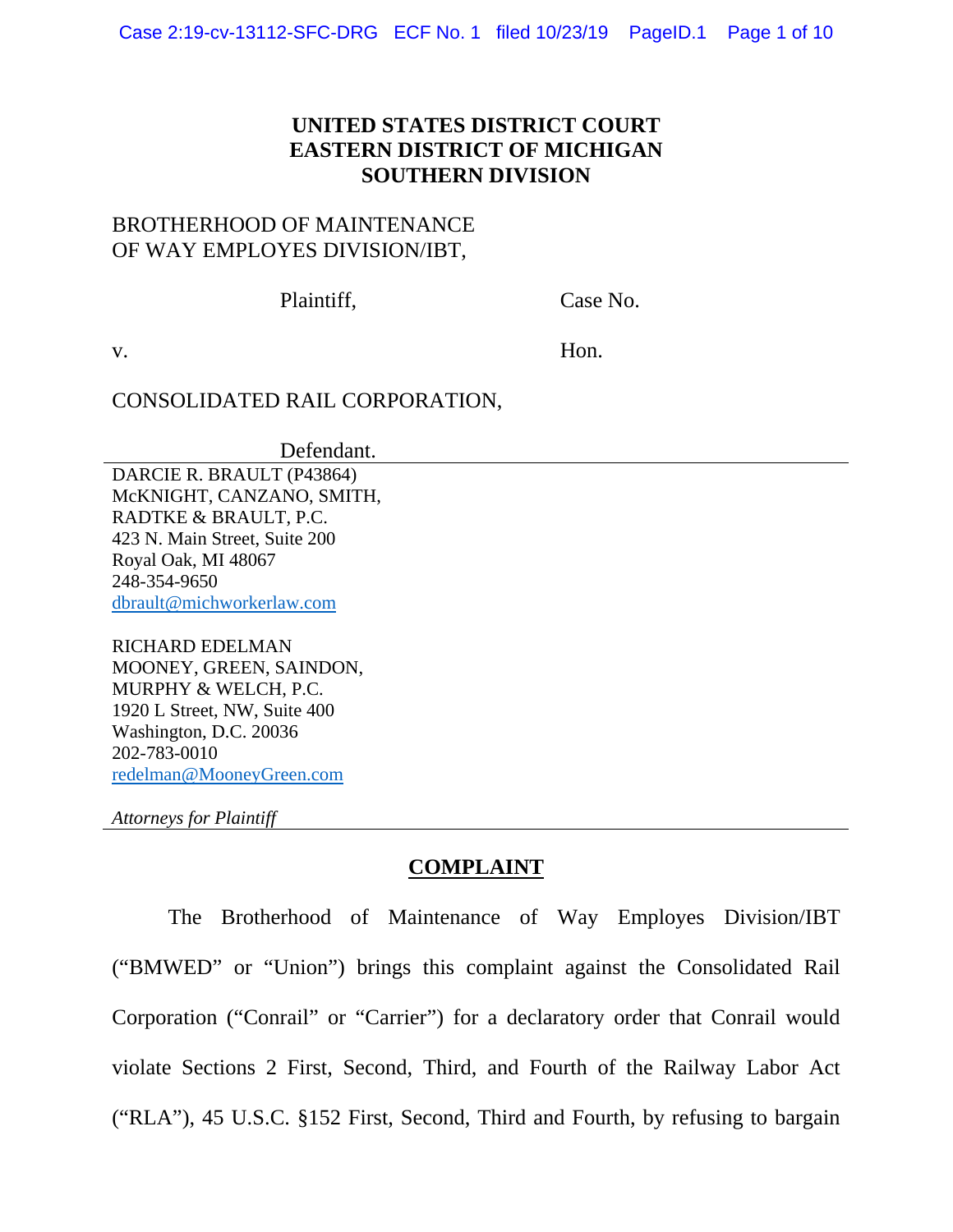with BMWED on a single carrier, craft-wide, system-wide basis with representatives designated by BMWED and by insisting that BMWED bargain with Conrail as part of a coalition of other rail carriers. BMWED further seeks an injunction prohibiting Conrail from violating the RLA in this manner.

### **PARTIES**

 1. BMWED is an unincorporated labor association that maintains its headquarters in Novi, Michigan. On January 1, 2005, the BMWED became an autonomous division of the International Brotherhood of Teamsters. Prior to that date, BMWED was an international union founded in 1887 that went by the name Brotherhood of Maintenance of Way Employes ("BMWE"). BMWED is the representative for collective bargaining under Section 1 Sixth of the RLA, 45 U.S.C. §151 Sixth, of all employees of Conrail working in the class or craft of maintenance of way employee.

 2. Conrail is a "rail carrier" as that term is defined in Section 1 First of the RLA. Conrail conducts rail operations in Michigan, New Jersey, and Pennsylvania.

#### **JURISDICTION AND VENUE**

 3. This Court has jurisdiction to hear BMWED's complaint pursuant to 28 U.S.C. §§ 1331 and 1337 because it arises under the RLA, an act of Congress regulating interstate commerce; and because BMWED seeks a declaratory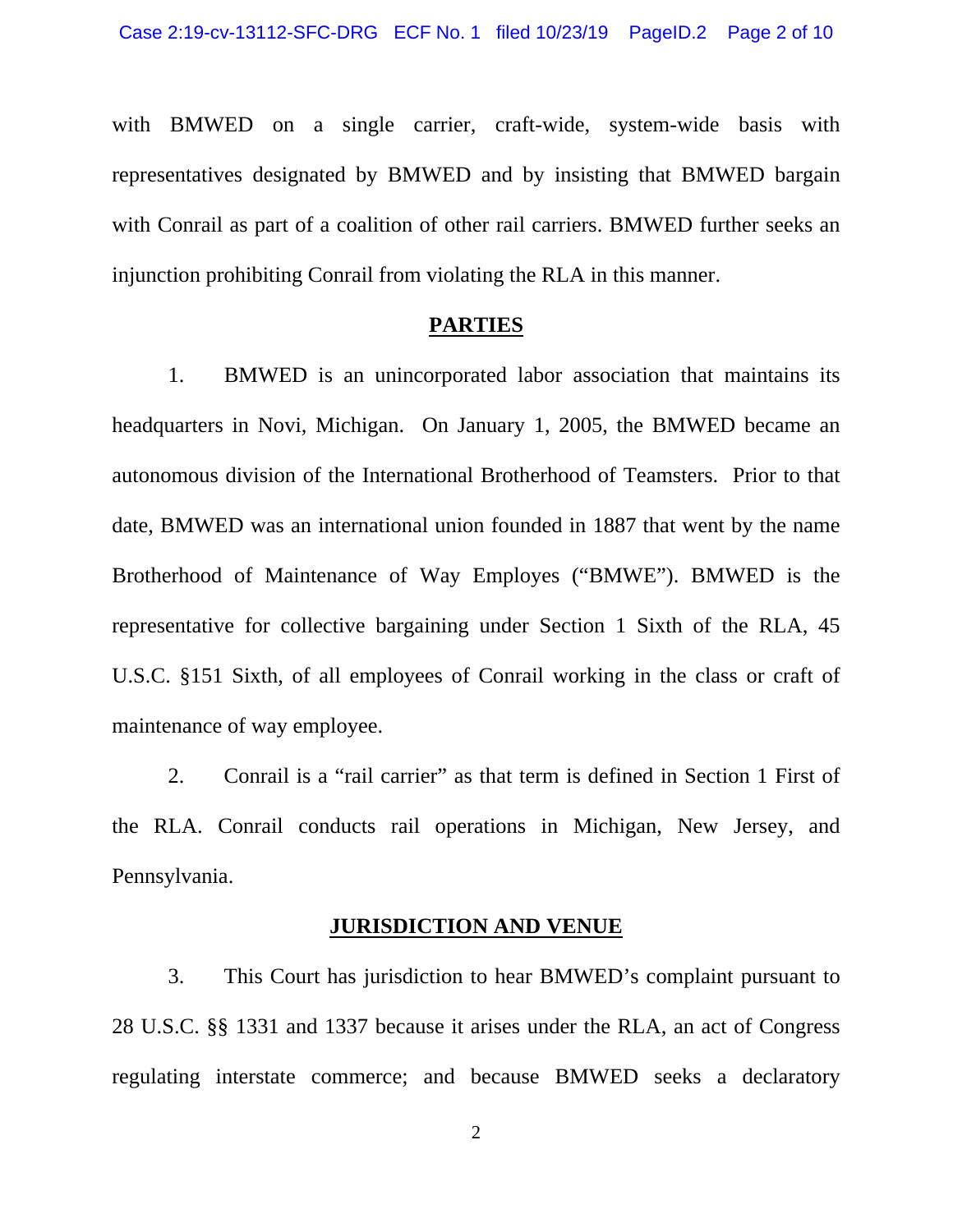judgment pursuant to 28 U.S.C. §§ 2201 and 2202.

 4. Venue is proper in this Court pursuant to 28 U.S.C. §1391 (b) and (c) because Conrail owns and operates lines of railroad within this District.

## **STATEMENT OF THE CLAIM**

## **RLA Representation and Bargaining**

 5. Under Section 2 of the Railway Labor Act, 45 U.S.C. §152, employees of a rail carrier in a particular craft or class have the right to bargain collectively with the rail carrier through a collective bargaining representative. Representation must be for the entire craft or class and system-wide across the entire carrier.

 6. Railway Labor Act agreements do not expire; rather, they are periodically amended. A basic collective bargaining agreement between a rail union and a rail carrier may have its origins in an agreement that was entered a decade or more ago which has been updated and then amended from time to time. When a rail carrier, or a union representing its employees, seeks to change the rates of pay, rules or working conditions for a craft or class of the carrier's employees, Section 6 of the RLA, 45 U.S.C. §156, requires that the union or carrier provide written notice of the changes it seeks (commonly referred to as a "Section 6 Notice"). Section 6 further requires that the parties negotiate, and that rates of pay, rules or working conditions not be changed by the carrier until completion of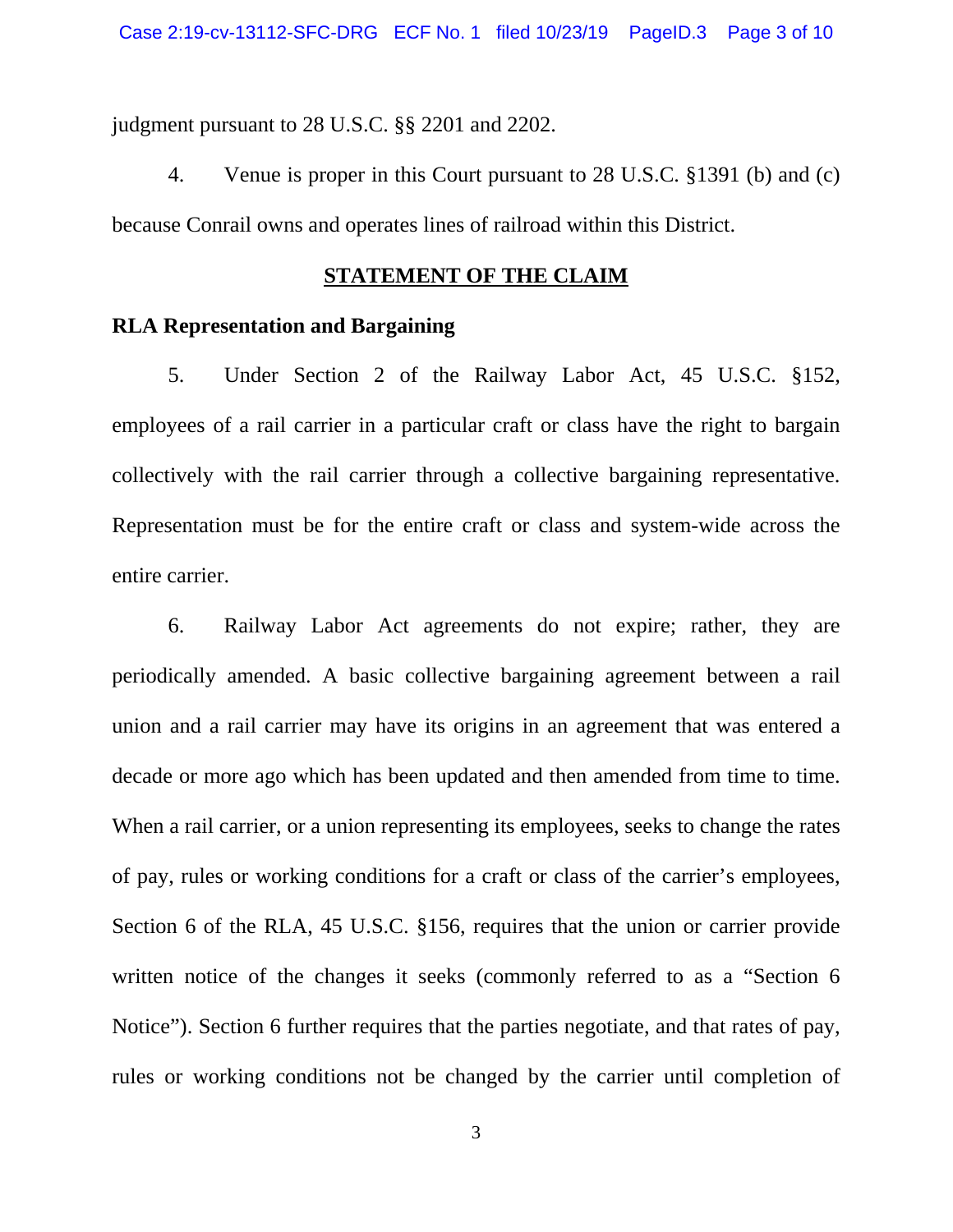bargaining. If mediation is invoked under RLA Section 5, 45 U.S.C. §155, no change may be made in rates of pay, rules or working conditions or established practices until completion of mediation.

 7. If a dispute over changes to RLA agreements is not resolved through bargaining and mediation, it may be resolved by the exercise of self-help (such as a strike or similar action by the union or a lockout or unilateral imposition of terms by the carrier), unless the parties agree to arbitration under Section 7 of the RLA, 45 U.S.C. §157, or unless a Presidential Emergency Board ("PEB") is established under Section 10 of the RLA, 45 U.S.C. §160, in which case the parties must refrain from exercising self-help after creation of the PEB and for thirty days after issuance of its report.

#### **BMWED'S Agreement With Conrail**

 8. BMWED and the Conrail are parties to a collective bargaining agreement dated February 1, 1999 that covers Conrail's maintenance of way employees. BMWED's agreement with Conrail also incorporates certain agreements on specific subjects that were negotiated with multiple carriers such as a vacation agreement, a union shop agreement and a job stabilization agreement.

 9. BMWED's agreement with Conrail was last amended through an agreement and arbitration award that was the culmination of negotiation and mediation processes under Sections 6 and 5 of the RLA. That agreement and award

4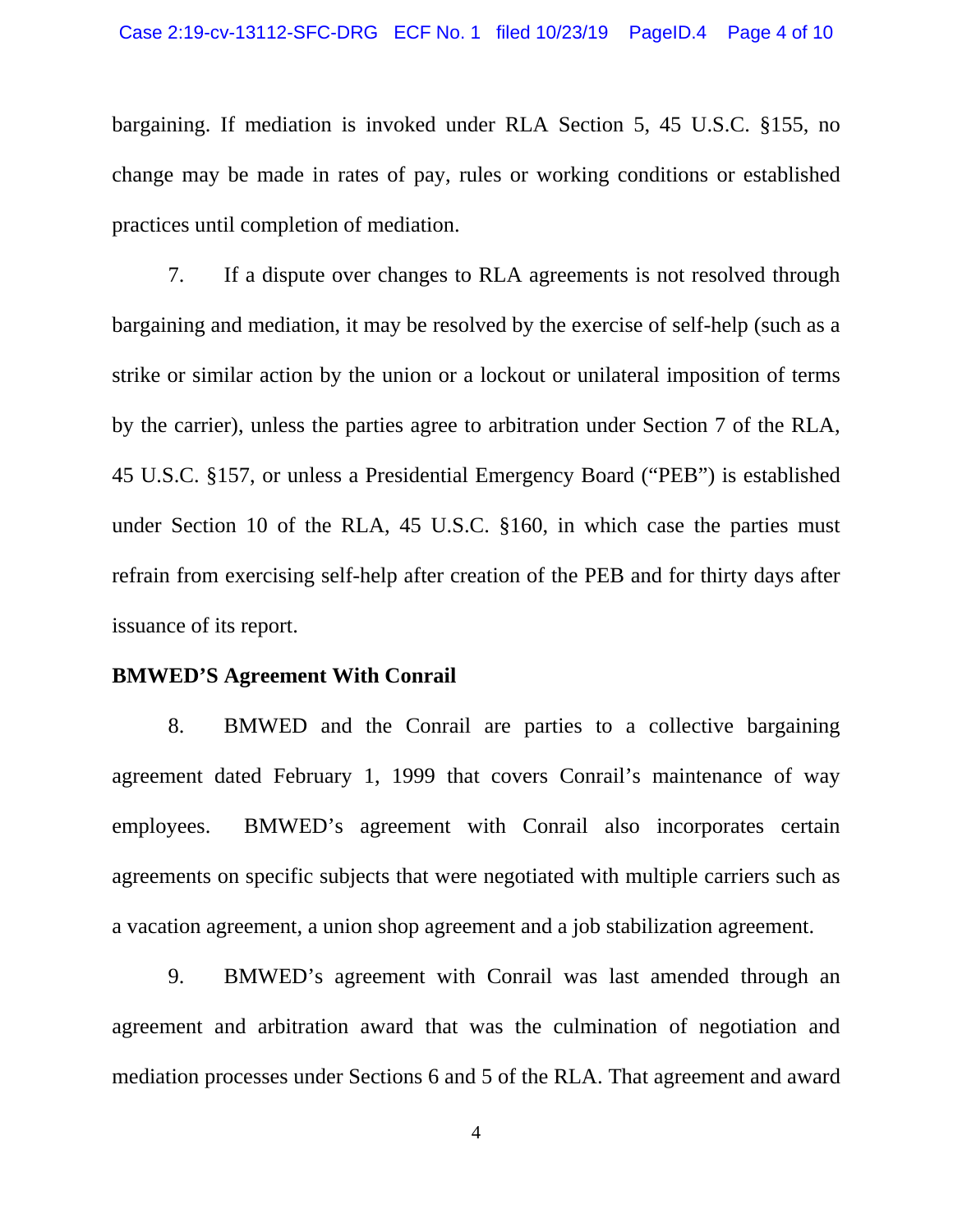were the product of national bargaining (or "national handling") between BMWED and various rail carriers including Conrail. That agreement and award amended existing rates of pay and health benefits for Conrail's BMWED represented employees under BMWED's collective bargaining agreement with Conrail. That agreement and award also established a moratorium period barring the service of any Section 6 notices for changes in agreements until November 1, 2019.

### **Single and Multi-Carrier Bargaining in the Railroad Industry**

 10. Although rail carriers are required to bargain with the representatives of their employees, and RLA representation is systemwide for an entire craft or class, rail carriers and rail unions have sometimes formed coalitions for bargaining through "national handling" where bargaining has been conducted between coalitions of rail carriers and single rail unions, and between coalitions of rail carriers and coalitions of rail unions, but the resulting agreements amend the existing collective bargaining agreements covering a craft or class on a particular rail carrier. In the last few decades, most rail carriers, including Conrail, have sought to bargain in coalition with other rail carriers through the National Carriers' Conference Committee ("NCCC"). Over that period, rail unions, including BMWED, have sometimes formed coalitions composed of various unions to bargain with the NCCC.

11. However, not all rail carriers and unions bargain through national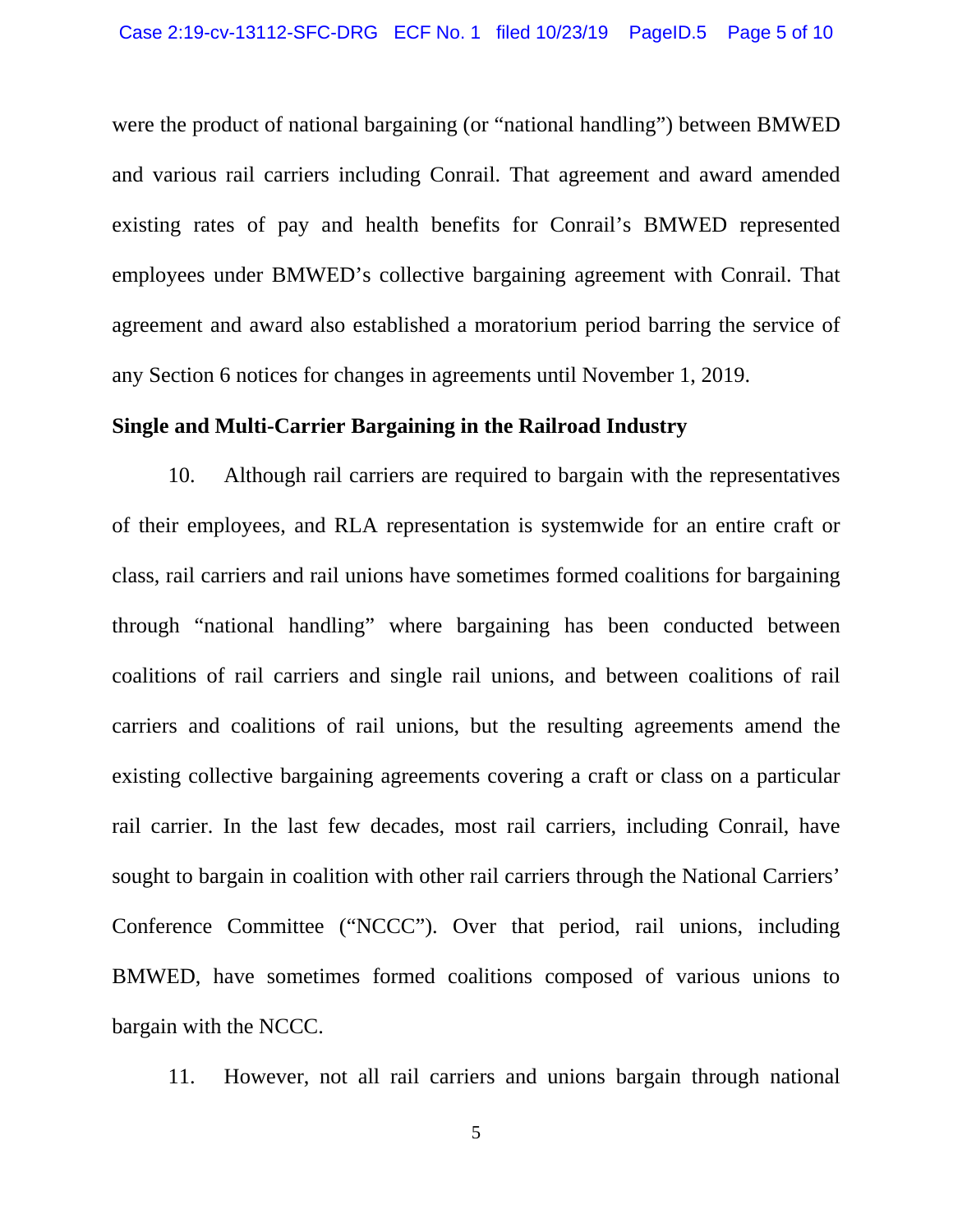handling; instead their bargaining is between the carrier and the union representing the carrier's employees in a particular craft or class on a systemwide basis.

 12. In some instances, either carriers or unions have resisted national handling, and asserted a desire to bargain on a carrier basis or even on the basis of a particular agreement.

# **The End of the Current Moratorium Period and Approaching Service of Section 6 Notices**

 13. The current moratorium period on service of Section 6 notices by BMWED and Conrail expires on November 1, 2019.

 14. BMWED intends to serve a Section 6 notice on Conrail for changes in the BMWED- Conrail agreement on or about November 1, 2019.

 15. In addition to changes in wages and benefits, BMWED's Section 6 Notice will seek changes in various work rules under the BMWED-Conrail agreement. Because of the proposals for changes to work rules specific to the BMWED-Conrail agreement, BMWED will seek to bargain directly with Conrail in single carrier bargaining, consistent with BMWED's system-wide, craft-wide representation of Conrail's maintenance of way employees.

 16. On information and belief, including the experience of bargaining over past Section 6 Notices, Conrail will oppose single carrier bargaining with BMWED.

6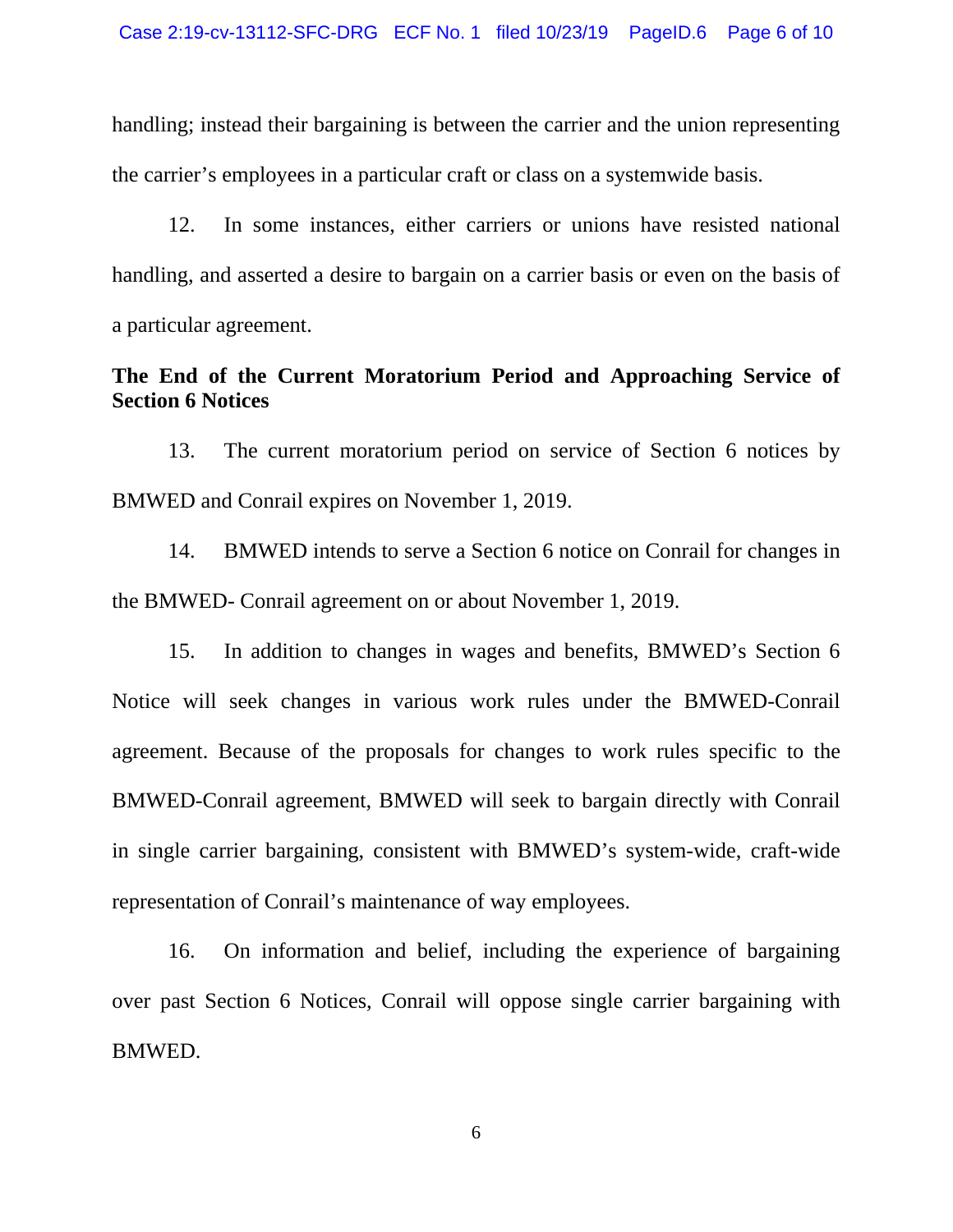# **FIRST CAUSE OF ACTION**

17. BMWED incorporates by reference as if fully set forth herein each

and every allegation of paragraphs 1 through 16.

18. Section 2 Second of the RLA, 45 U.S.C. §152 Second, provides:

Consideration of disputes by representatives

"All disputes between a carrier or carriers and its or their employees shall be considered, and, if possible, decided, with all expedition, in conference between representatives designated and authorized so to confer, respectively, by the carrier or carriers and by the employees thereof interested in the dispute"

19. Section 2 Third of the RLA, 45 U.S.C. §152 Third, provides:

Designation of representatives

Representatives, for the purposes of this chapter, shall be designated by the respective parties without interference, influence, or coercion by either party over the designation of representatives by the other; and neither party shall in any way interfere with, influence, or coerce the other in its choice of representatives. Representatives of employees for the purposes of this chapter need not be persons in the employ of the carrier, and no carrier shall, by interference, influence, or coercion seek in any manner to prevent the designation by its employees as their representatives of those who or which are not employees of the carrier.

 20. Section 2 Fourth of the RLA, 45 U.S.C. §152 Fourth, provides (in pertinent part):

Organization and collective bargaining; freedom from interference by carrier . . .

Employees shall have the right to organize and bargain collectively through representatives of their own choosing. The majority of any craft or class of employees shall have the right to determine who shall be the representative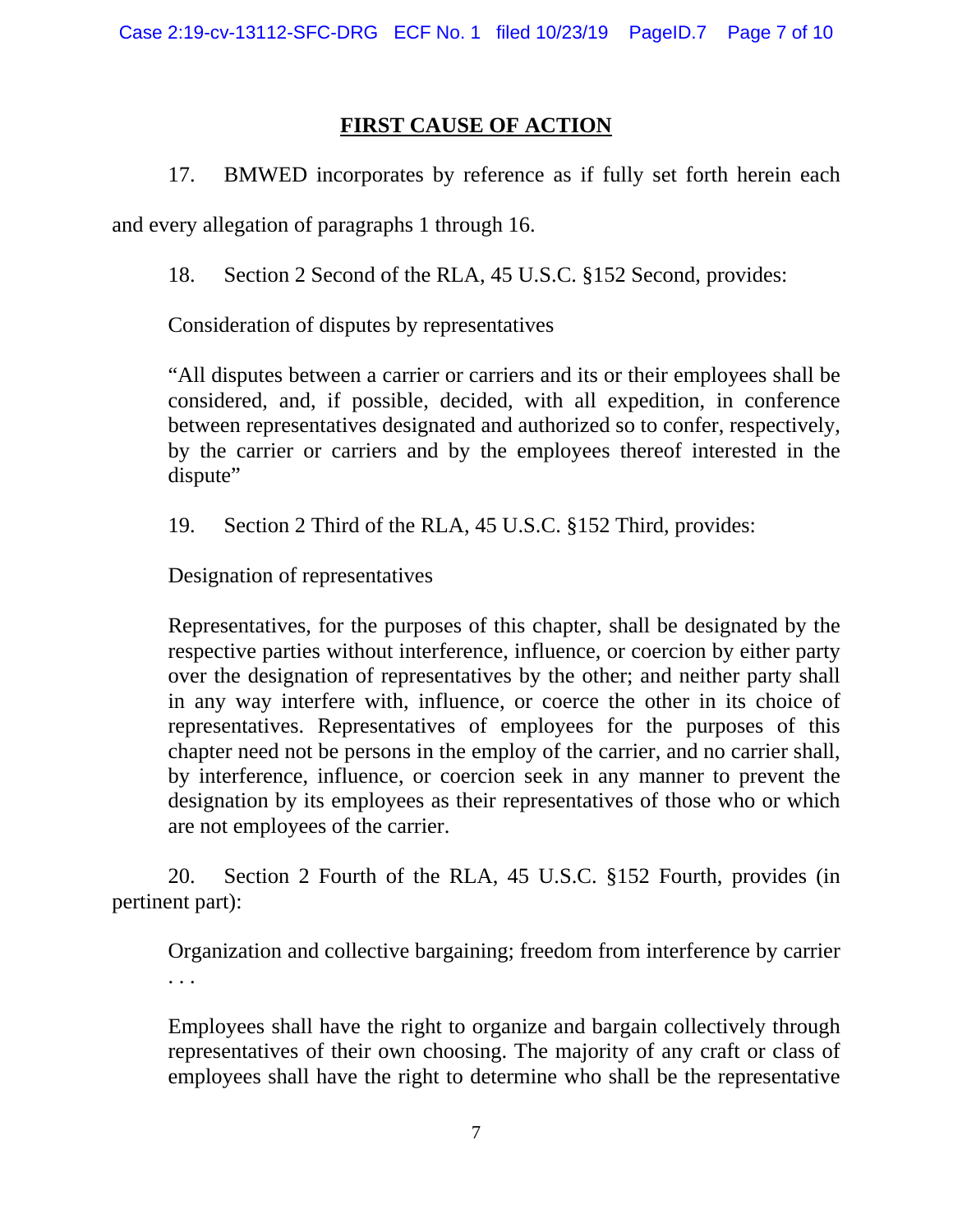of the craft or class for the purposes of this chapter . . .

 21. Decisions applying Section 2 of the RLA hold that a carrier is obligated to treat with the representative of a craft or class of its employees and is obligated not to treat with anyone else as representative of that craft or class.

 22. Under the RLA, representation of a craft or class is craft-wide and system-wide, for all employees in a craft or class of a particular carrier.

 23. By refusing to bargain with BMWED on a single carrier, craft-wide, system-wide basis with representatives designated by BMWED, Conrail would violate Sections 2 Second, Third and Fourth by a) refusing to conference with the representatives for bargaining designated by BMWED; b) interfering with BMWED's designation of representatives for bargaining with Conrail; c) interfering with BMWED's organization for bargaining and the right of Conrail's maintenance of way employees to bargain through their designated representative for bargaining as it chooses to bargain; and d) by refusing to treat with the systemwide representative of the craft or class of Conrail's maintenance of way employees on a single carrier basis.

### **SECOND CAUSE OF ACTION**

 24. BMWED incorporates by reference as if fully set forth herein each and every allegation of paragraphs 1 through 23.

25. Section 2 First of the RLA, 45 U.S.C. §152 First, provides:

8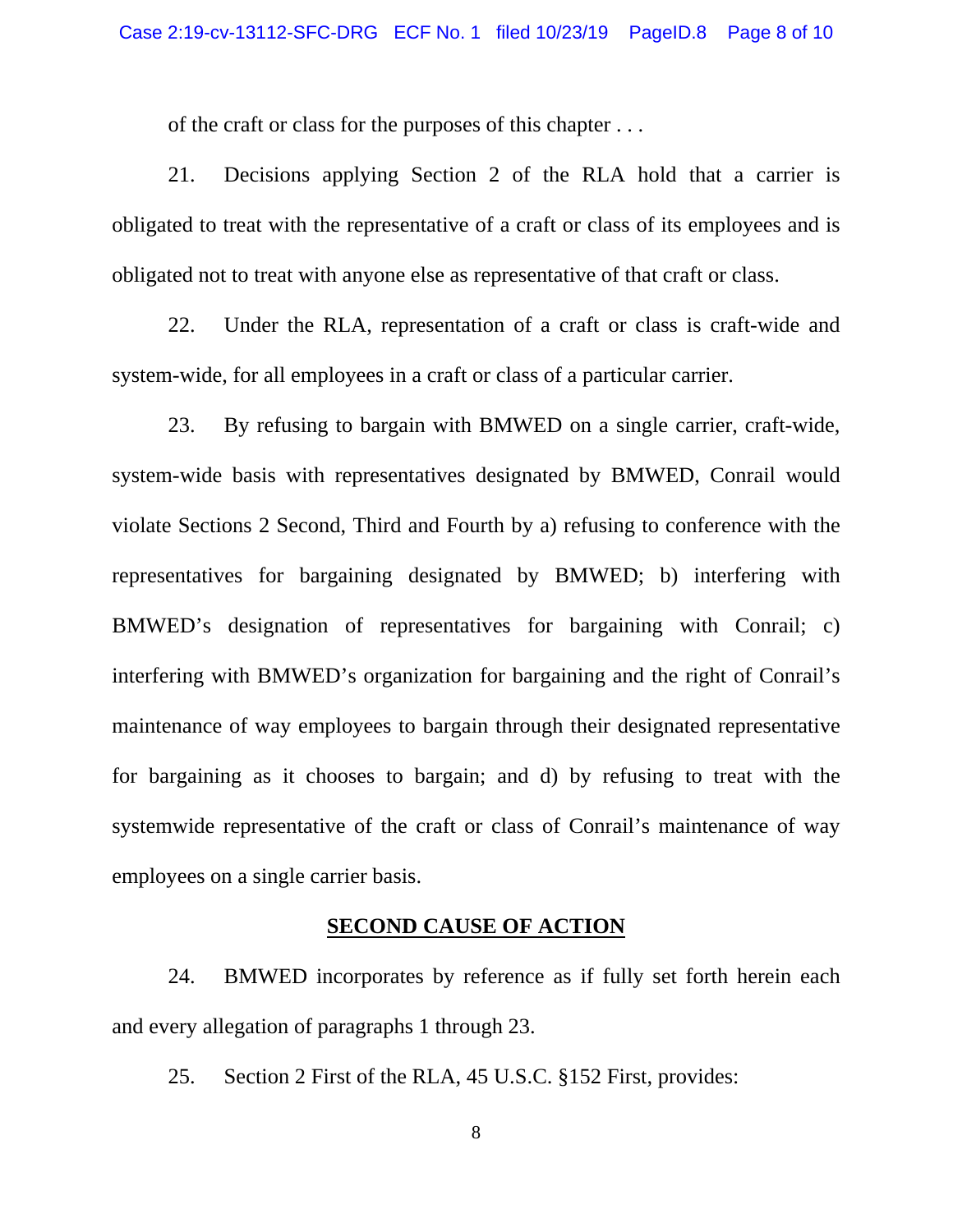Duty of carriers and employees to settle disputes

It shall be the duty of all carriers, their officers, agents, and employees to exert every reasonable effort to make and maintain agreements concerning rates of pay, rules, and working conditions, and to settle all disputes, whether arising out of the application of such agreements or otherwise, in order to avoid any interruption to commerce or to the operation of any carrier growing out of any dispute between the carrier and the employees thereof.

 26. The duty imposed by Section 2 First has been held to include a duty to bargain in good faith.

 27. By refusing to bargain with BMWED on a single carrier, craft-wide, system-wide basis with representatives designated by BMWED, Conrail would violate Section 2 First by failing and refusing to make every reasonable effort to make agreements and settle all disputes and to bargain in good faith.

## **REQUEST FOR RELIEF**

WHEREFORE, BMWED respectfully requests that the Court:

 A. DECLARE that by refusing to bargain with BMWED on a single carrier, craft-wide, system-wide basis with representatives designated by BMWED, Conrail would violate RLA Sections 2 Second, Third and Fourth;

 B. DECLARE that by refusing to bargain with BMWED on a single carrier, craft-wide, system-wide basis with representatives designated by BMWED, Conrail would violate RLA Section 2 First;

C. DECLARE that Conrail must bargain with BMWED on a single